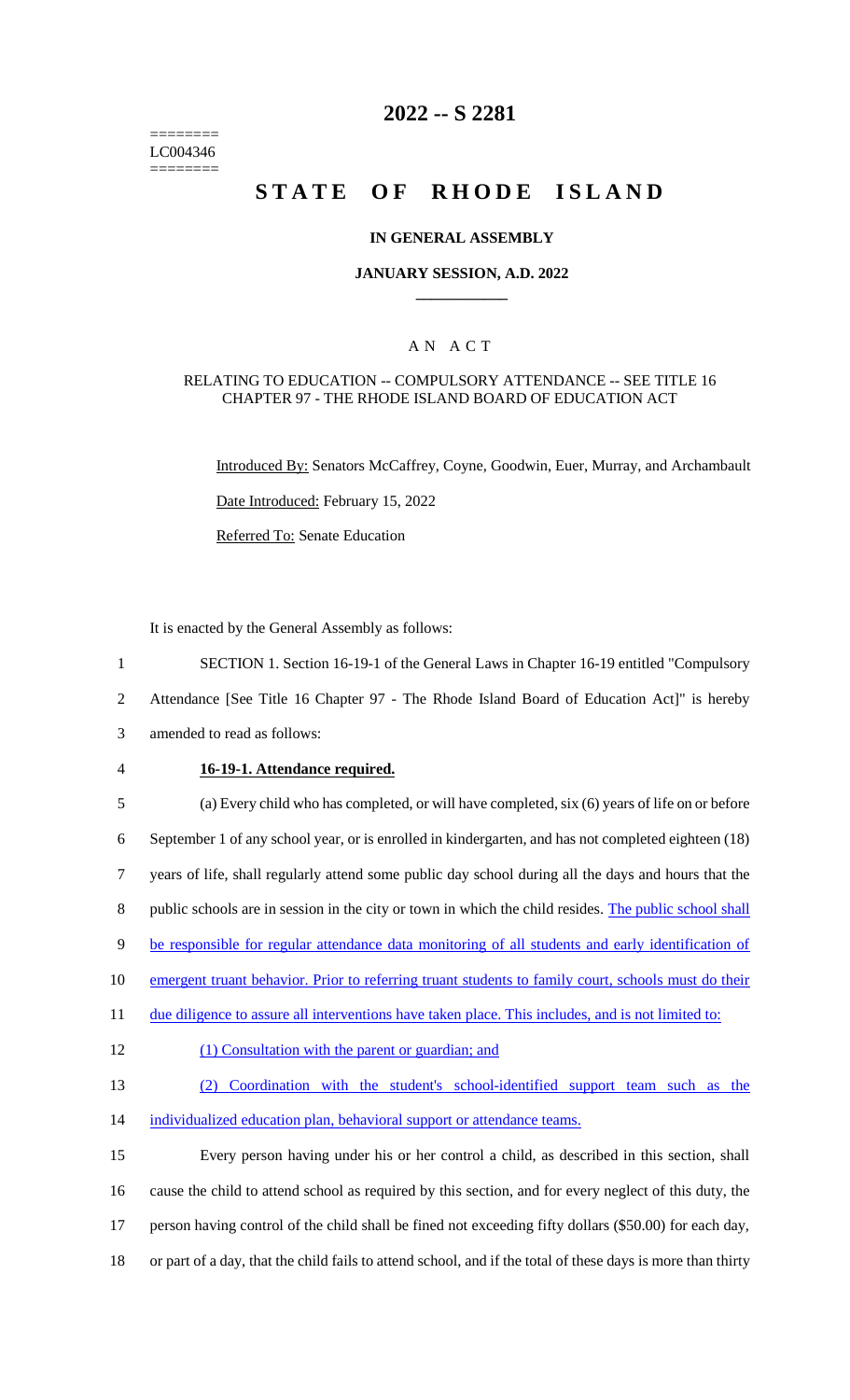(30) school days during any school year, then the person shall, upon conviction, be imprisoned not exceeding six (6) months or shall be fined not more than five hundred dollars (\$500), or both; provided, that if the person so charged shall prove that the child has attended, for the required period of time, a private day school approved by the commissioner of elementary and secondary education 5 pursuant to § 16-60-6(10); or a course of at-home instruction approved by the school committee of the town where the child resides; or has been accepted into an accredited postsecondary education program; or has obtained a waiver under subsection (b); or that the physical or mental condition of the child was such as to render his or her attendance at school inexpedient or impracticable; or that the child was excluded from school by virtue of some other general law or regulation, then attendance shall not be obligatory nor shall the penalty be incurred.

 (b) A waiver to the compulsory attendance requirement may be granted by the superintendent only upon proof that the pupil is sixteen (16) years of age or older and has an alternative learning plan for obtaining either a high school diploma or its equivalent.

 (1) Alternative-learning plans shall include age-appropriate academic rigor and the flexibility to incorporate the pupil's interests and manner of learning. These plans may include, but are not limited to, such components, or combination of components, of extended learning opportunities as independent study, private instruction, performing groups, internships, community service, apprenticeships, and online courses that are currently funded and available to the school department and/or the community.

 (2) Alternative-learning plans shall be developed, and amended if necessary, in consultation with the pupil, a school guidance counselor, the school principal, and at least one parent or guardian of the pupil, and submitted to the superintendent for approval.

 (3) If the superintendent does not approve the alternative-learning plan, the parent or guardian of the pupil may appeal such decision to the school committee. A parent or guardian may appeal the decision of the school committee to the commissioner of education pursuant to chapter 39 of title 16.

 (c) Nothing in this section shall be deemed to limit or otherwise interfere with the rights of teachers and other school employees to collectively bargain pursuant to chapters 9.3 and 9.4 of title 29 28 or to allow any school committee to abrogate any agreement reached by collective bargaining.

(d) No school shall use a student's truancy or absenteeism as the sole basis for using an out-

of-school suspension as a disciplinary action.

SECTION 2. This act shall take effect upon passage.

#### ======== LC004346 ========